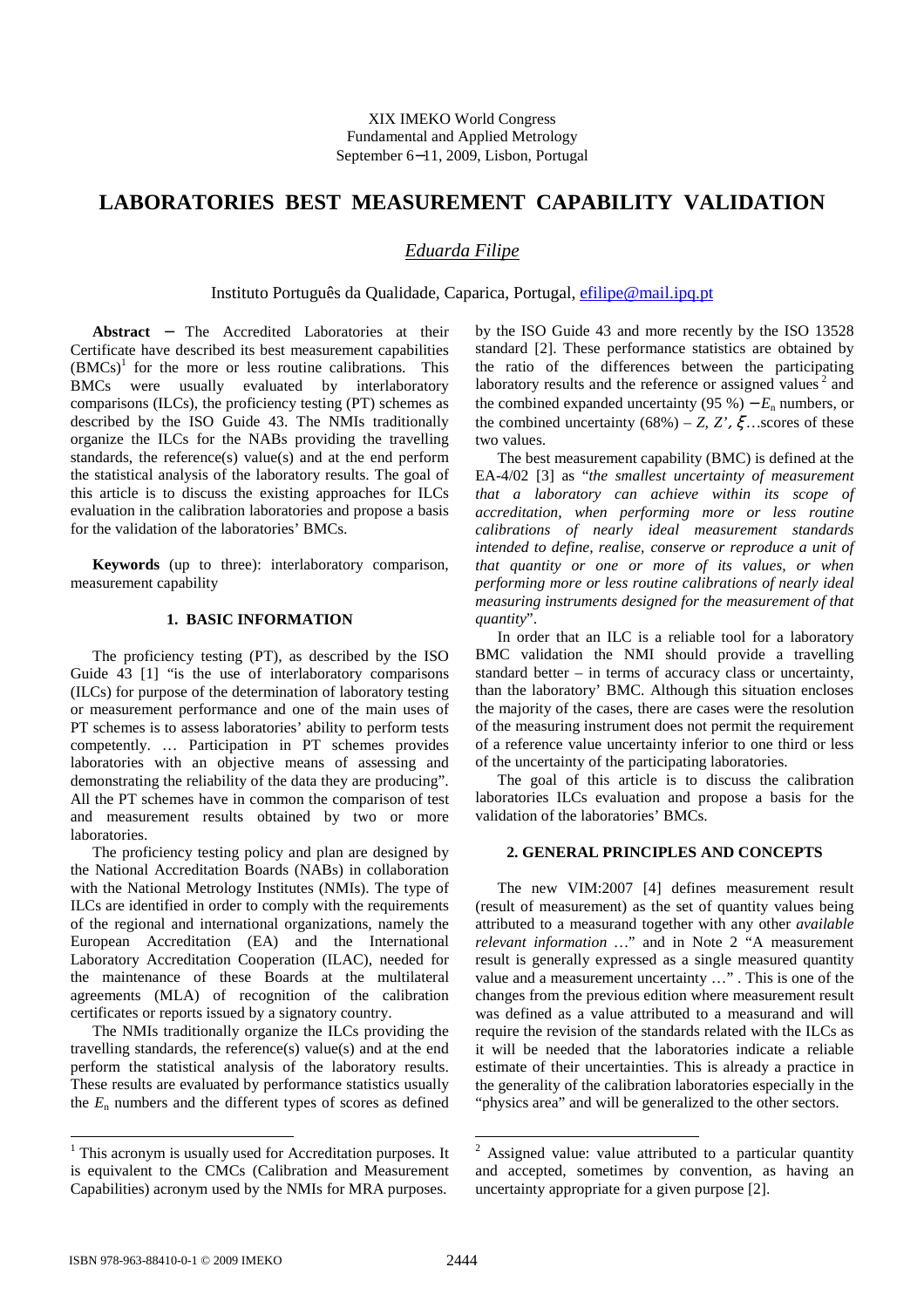The ISO 13528:2005 standard [2] defines proficiency testing as the determination of laboratory testing performance by means of ILCs and this performance can be described essentially by three properties: laboratory bias, stability and repeatability. For the case of calibration laboratories the ILCs are usually carried on to evaluate the laboratory bias. The travelling standard and assigned value are, as referred, provided by a Reference Laboratory, usually a NMI. The performance statistic preferred is the *E<sup>n</sup>* numbers defined as:

$$
E_n = \frac{x - X}{\sqrt{U_{lab}^2 + U_{ref}^2}}
$$
 (1)

Where *X* is the assigned value determined by the Reference Laboratory;  $U_{ref}$  is the expanded uncertainty of  $X$ and  $U_{lab}$  is the expanded uncertainty of a participant's result *x*. The critical value is 1,0 so a result is considered satisfactory to  $|E_n| \leq 1$  and unsatisfactory for  $|E_n| > 1$ . The laboratories uncertainty evaluation should be consistent with the published documents, namely the GUM [5] and the GUM consistent NABs Regional documents, and the Reference Laboratory should guarantee that their uncertainties are reported it in a uniform way.

When the uncertainty of the travelling standard obtained by the Reference laboratory is better than one third of the laboratories uncertainties this value will not influence significantly the comparison uncertainty for a specific laboratory and its BMC can be validated by the ILC by the difference of its value from the assigned value and the "comparison uncertainty" calculated by equation (2), as it is considered that there is independence between the laboratory value and the assigned value.

$$
U_{comp} = \sqrt{U_{lab}^2 + U_{ref}^2}
$$
 (2)

The NABs ask frequently the NMIs to evaluate the performance of the accredited laboratories when calibrating industrial measuring instruments (MIs). These services usually are not provided by the NMIs and in these cases the NMIs have to buy the MIs, perform its characterization, specially its stability and finally to calibrate the instrument before delivering the travelling MI to the participant laboratories. The MI is re-calibrated at the end of the comparison and the reference value will be the mean of this two calibrations. Depending of the participant laboratories number and instrument type the travelling MI may return to the Reference Laboratory for other calibrations.

Normally these MIs have a fixed resolution that became the major standard uncertainty component as the case of digital balances, micrometers, etc.

 Even with the best instrumentation the NMI is not able to "decrease" this intrinsic component of uncertainty and for this reason the reference value will have an uncertainty that will "penalise" more or less 40 % the laboratory comparison uncertainty<sup>3</sup>. The BMC's laboratory for this reason cannot be validated.

-

It is proposed in this cases to use the "Procedure A" as described in [6] for the evaluation of NMIs key comparison data. In this procedure it is calculated a reference value by the weighted mean of the laboratories values. This estimator uses as weights the inverse of the squares of the associated standard uncertainties.

$$
X = \hat{\mu} = \frac{\sum_{i} \psi_{i} \cdot x_{i}}{\sum_{i} \psi_{i}} \quad \therefore \quad \psi_{i} = \frac{1}{u^{2}(x_{i})}
$$
(3)

$$
\frac{1}{u(X)} = \sqrt{\sum_i \psi_i} \quad \text{or} \quad u(X) = \frac{1}{\sqrt{\sum_i \psi_i}} \tag{4}
$$

This consensus value will be considered as the "assigned value" of the ILC if all the results are consistent statistically. So it is needed to perform a consistency test, assuming the "normality of the data" obtained, using the statistic:

$$
\chi_{\rm obs}^2 = \sum_i \frac{(x_i - X)^2}{\psi_i} \tag{5}
$$

Under the null hypothesis that all *n* measurement results are consistent and independent of each other, this statistic follows a  $\chi^2$  distribution with *n*-1 degrees of freedom.

Calculating the critical value of this sampling distribution for a given significant level (usually  $\alpha$  = 5%) we accept the null hypothesis if:

$$
\chi^2_{\alpha,n-1} > \chi^2_{\rm obs} \quad \therefore \quad \alpha = 5\% \tag{6}
$$

and the reference value with the corresponding uncertainty will be the assigned value for the ILC.

If the null hypothesis is false, for the cases where the statistic  $\chi^2_{obs}$  is superior to the critical value, it means that not all measurement results belong to the same population.

This situation is typical of most ILCs data sets. The discrepant values should be identified by:

$$
\left| x_i - X \right| > U_{\text{comp}} \tag{7}
$$

After discarding the discrepant values the remaining ones will be used to calculate the weighted mean and the assigned value will be found.

In all cases where the assigned value is a calculated one the comparison uncertainty  $U_{\text{comp}}$  will be smaller due to the dependence between the laboratory value and the assigned value as described in [6] App. C.

$$
U_{\text{comp}} = \sqrt{U_{\text{lab}}^2 - U_{\text{ref}}^2}
$$
 (8)

in this case the  $E<sub>n</sub>$  formula should change to:

$$
E_n = \frac{x - X}{\sqrt{U_{lab}^2 - U_{ref}^2}}
$$
 (9)

As it can be seen in the following example this reference value will have an uncertainty compatible to the laboratories BMC's validation.

<sup>&</sup>lt;sup>3</sup> For the cases where the participating laboratory have an uncertainty similar to the reference laboratory calibration certificate.